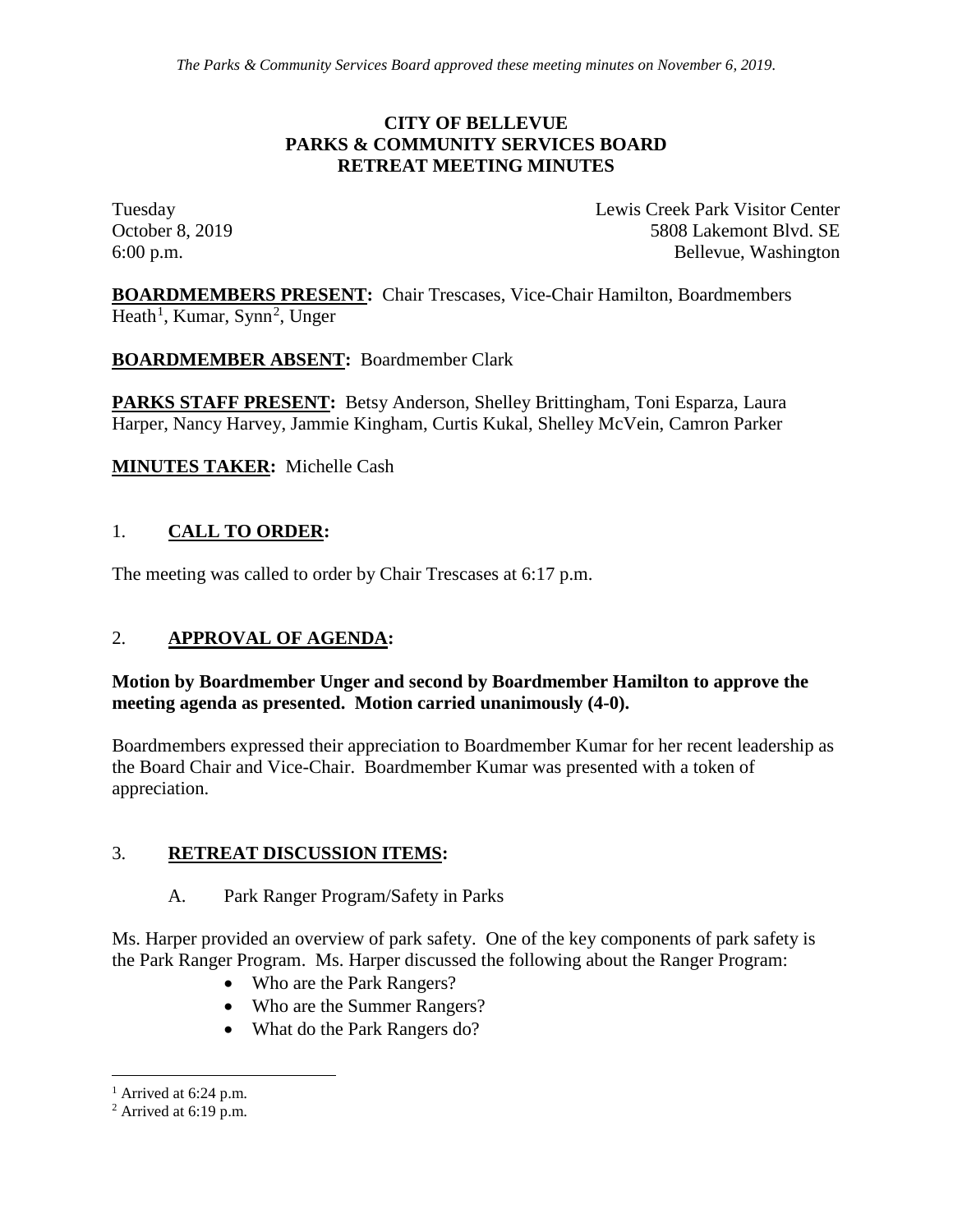Park Rangers oversee the following programs:

- Family and adult programs
- Community farms and gardens
- Volunteer programs
- Special events (i.e., Arbor Day, MLK Day of Caring, etc.)
- Well-KEPT
- Ranger patrol tasks

Ms. Harper clarified that Park Rangers are not law enforcement so they partner with other enforcement agencies when needed. The Park Rangers focus primarily on voluntary compliance through education. There are also security contractors that patrol specific areas, particularly after hours, as well as Parks Caretakers.

Some of the common issues that Park Rangers typically address include:

- Dogs (particularly off-leash and in beach parks)
- Illegal overnight camping
- After-hours activities
- Cars and parking
- Wildlife

#### Discussion:

- What to do when approached by wildlife. *Response: staff demonstrated the various techniques used when encountering wildlife.*
- Have there been any wildlife attacks? *Response: there was an incident with a coyote and off-leash dogs last year. In 2006 there was an incident where a coyote bit a child, but this was not in or involving Bellevue Parks.*
- How do the safety statistics compare with last year? *Response: there were a few dog-related incidents last year but no serious attacks were documented. Similar issues have been addressed this year.*
- Do Park Rangers feel safe? *Response: each situation is evaluated to determine if it will benefit from outreach and education. Sometimes a coordinated response with police is necessary. Staff also has experience with de-escalation training.*
- Are there many needles in the parks? *Response: Park Rangers and other staff are specifically trained for sharp objects. Any encampments with hazards such as sharps or biohazards are cleaned up by an outside contractor.*
- Are there any specific areas where encampments are reoccurring*? Response: there are areas that are used more frequently for camping but not consistently used by the same camper.*
- Have car prowls in parks increased or decreased? *Response: statistics have decreased this year. There has been a lot of outreach made to discourage people from leaving valuables in their cars. In addition, Park Rangers have increased their presence in problematic areas.*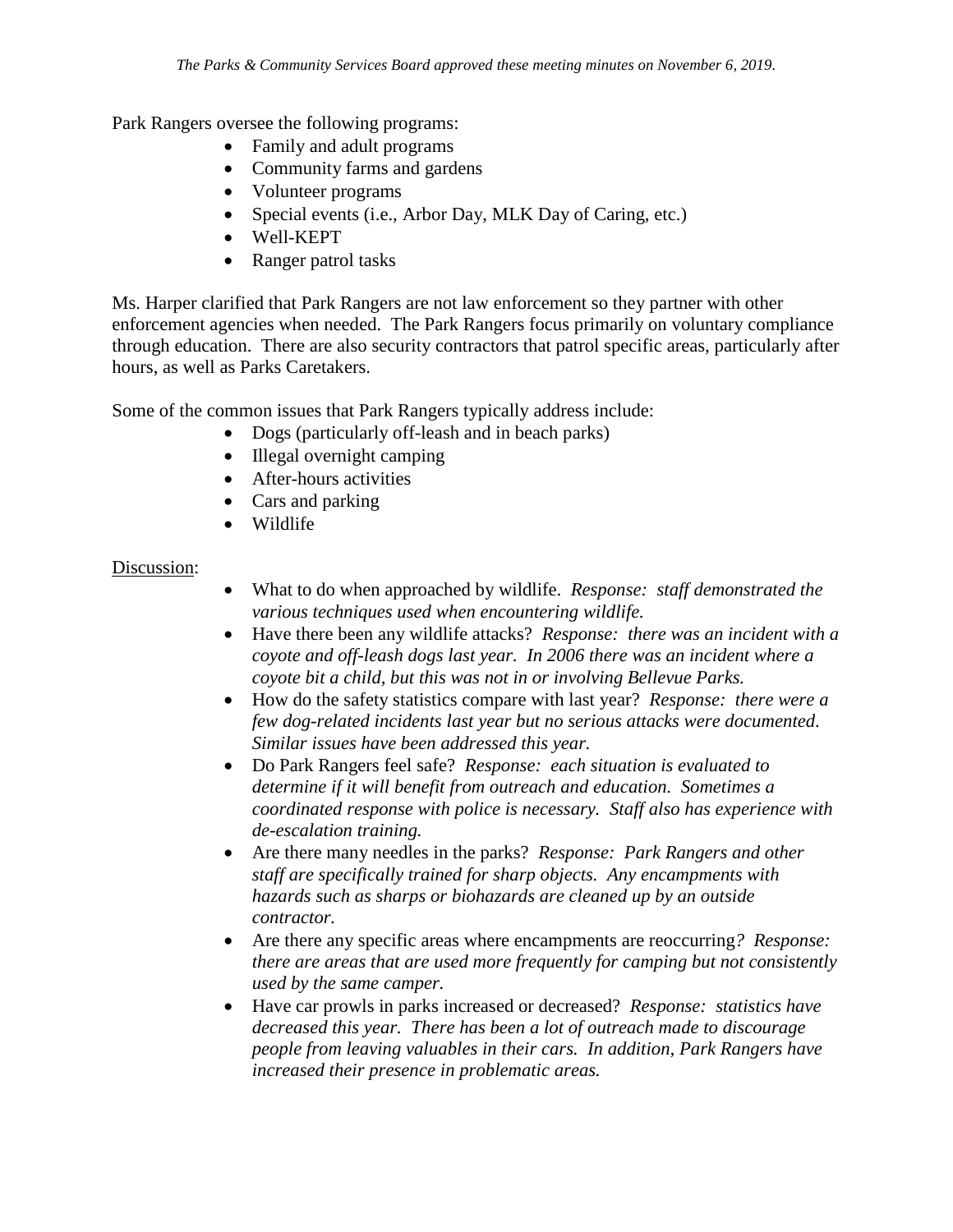# B. Recreation Program Plan and Parks Strategic Plan

Ms. Anderson explained that the Parks Department is in the process of updating its Recreation Program Plan and its Strategic Plan. The Board received information about each plan update at its April and June 2019 meetings. Ms. Anderson explained that public outreach for the Recreation Program Plan was conducted between April and September 2019. The outreach and engagement process consisted of a public survey; two focus groups; meetings with City boards, commissions, and advisory groups; and a review of relevant plans and outreach activities from other City departments.

The following questions were asked during outreach efforts:

- Demographics:
	- o Which of the following applies to you (in regards to living, working, or attending school in Bellevue)?
	- o Are you the parent or guardian of any children living in your household?
	- o What is your age?
	- o What language do you speak at home?
	- o Race/Ethnicity
	- o Gender Identity
	- o Type of disability (if applicable)
- Recreation Preferences
	- o What are your current recreation activities? In other words, how do you spend your free time?
	- o Where do you normally participate in recreation activities?
	- o With whom do you normally recreate?
	- o Which Parks & Community Services recreation activities have you participated in?
	- o Where do you normally find out about recreation activities?
- Barriers to Access
	- o Are there any recreation activities that you have not been able to find, but would like to participate in?
	- o Think about the last City of Bellevue Parks & Community Services activity that interested you that you weren't able to attend—what barriers prevent you from participating?

Ms. Anderson also discussed the focus group findings for people with children under 13 and people with no children under age 13. Highlights included hobbies, barriers to access, and marketing and program awareness.

Ms. Anderson noted that the Recreation Program Plan will be revised to reflect community feedback and input with hopes of a Plan endorsement in early 2020.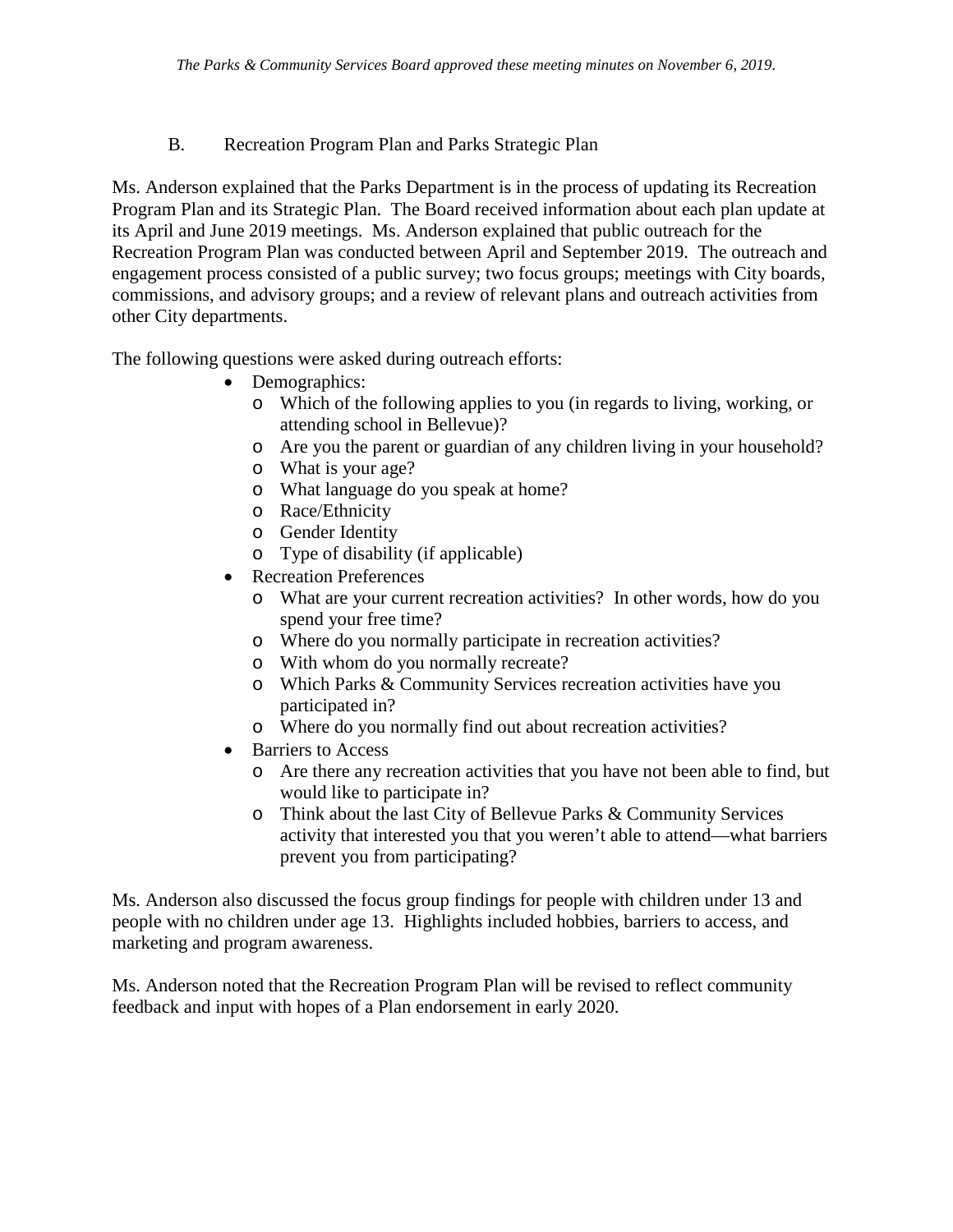# Discussion:

- There should be a way to customize a search when looking for classes (i.e., specific to a child's age). *Response: staff is working on a customizable brochure with this feature.*
- Do we evaluate what other cities are doing, particularly regarding barriers to access? *Response: there is ongoing work and collaboration to evaluate recreation trends.*
- How does current outreach integrate or supplement other outreach and survey efforts? *Response: a regular survey is conducted for the Parks & Open Space System Plan. The next survey is scheduled in advance of the 2022 plan update. This survey is a statistically valid survey and the results are included in the Parks & Open Space System Plan. The survey conducted for the Recreation Program Plan will help guide current work and inform any survey revisions for the 2022 Parks & Open Space System Plan.*

Boardmembers broke into two groups to discuss overarching questions to help inform the Parks & Community Services Strategic Plan. Staff will consider the ideas generated during these discussions as the plan update is drafted. Boardmembers first had the opportunity to brainstorm answers to the questions below and then had the opportunity to rate their preferred ideas using dot stickers. The following are the discussions for each station:

Question 1: What is the purpose and value of parks and community services?

- Build community! [*Three dots added*]
- 3rd place [*One dot added*]
- Gathering place
- Neighborhood gathering + character [*One dot added*]
- Play, fun [*One dot added*]
- Play with kids
- Safety in the outdoors: water, animals
- Probation services [*One dot added*]
- A sense of ownership, pride ("our parks")
- Service
- Opportunity to indulge/engage in "non-mandatory" events; enrichment
- Enrichment: both building up (okay to great) and very bad/hard to okay; i.e., Probation, Youth Eastside Services, swim lessons
- Reminder of a non-urban world [*One dot added*]
- Engage with and understand relations to nature: trees, animals, wetlands [*One dot added*]
- Stewardship of resources: natural, historic and cultural [*One dot added*]
- Open space (convenient to Downtown)
- Quality of life (value) [*Two dots added*]
- Well being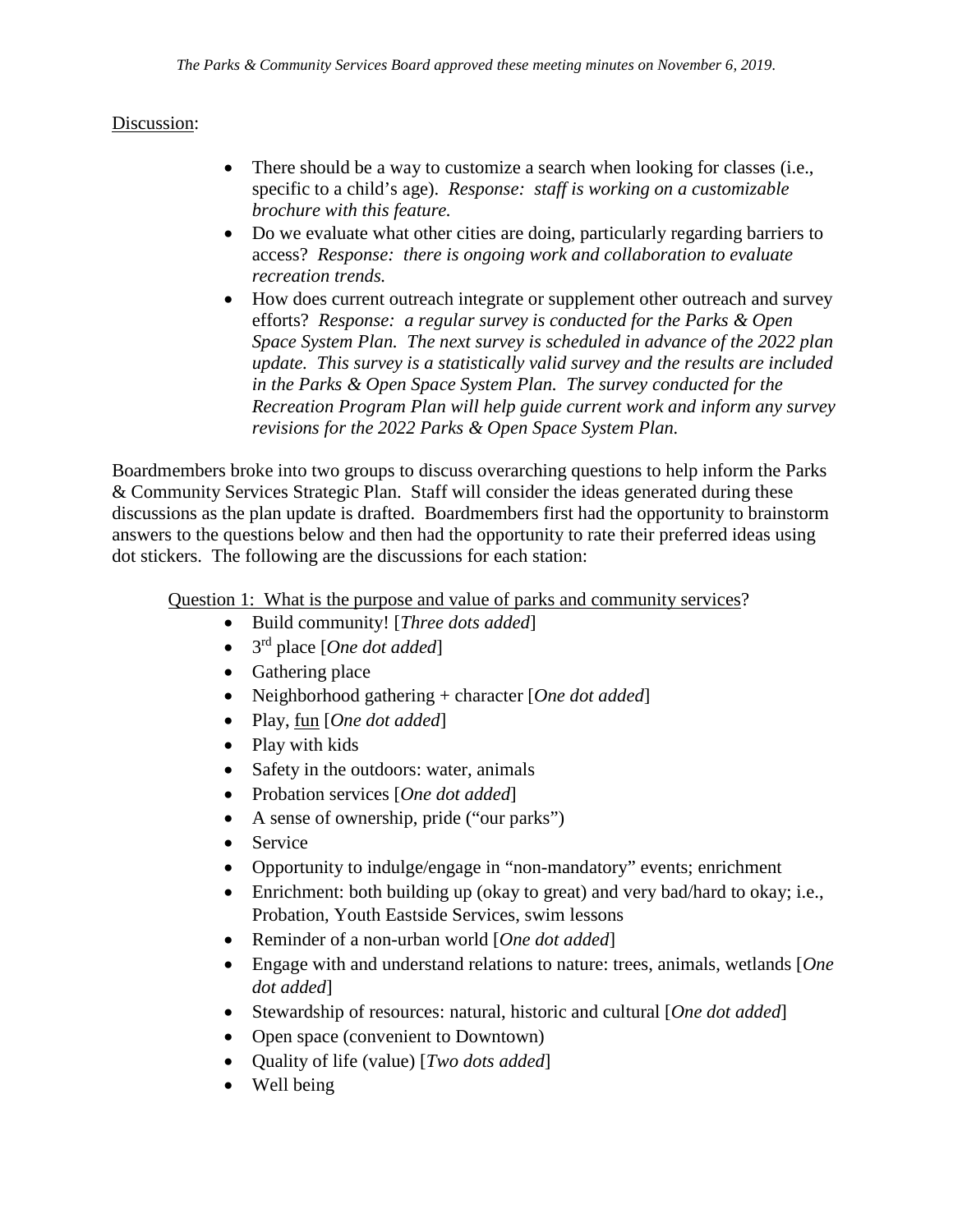- Get active (improve health)
- Be outside

Question 2: What strengths should we build on as a department over the next five years?

- Approachability and transparency. *[Two dots added]*
- Use community outreach strengths to address some of the barriers expressed in the survey. *[Two dots added]*
- Community building—bringing the community together—build upon this (e.g., Grand Connection, Eastrail, etc.). *[One dot added]*
- Take community input and use it for programming decisions.
- Ranger Program is fabulous—use this and volunteers to enhance the park experience.
- Continue future visioning—identify needs throughout the community. *[One dot added]*
- Build on public/private partnerships, particularly creative funding partnerships and programming. *[One dot added]*
- Programming for cultural interests.
- Build on great programs—communication/community outreach.
- Human service outreach to nonprofits/small agencies (less developed or experienced) with information about available/potential resources.
- Find a way to broaden the sphere of what community members are being informed about—need to improve on communication.
- Communicating to the public all that we already do. *[One dot added]*
- Continue growing center of excellence—Parks Department is known as the "best of." *[Two dots added]*
- Parks Department is politically savvy. Continue to grow Council relationship.
- Keep setting the bar high for who is hired—so far...outstanding!
- Continue to stay true to charter; offer programs that are relevant.
- Community is impressed with the guidance the department offers...continue this.
- Continue investing in open spaces: non-concrete, especially with significant development. *[Four dots added]*
- Trail system.

### Final thoughts:

- Great session—like informal meeting with alternate location.
- Value ability to get away from office setting—continue this focus.
- Community gathering is important—need green spaces but also plazas and other community gathering spaces.
- Partnerships are important.
- Need to zone parks separately so what we have now is protected not sold to developers.
- A parks foundation, led by the community, is a great idea.
- Need stable funding solutions.